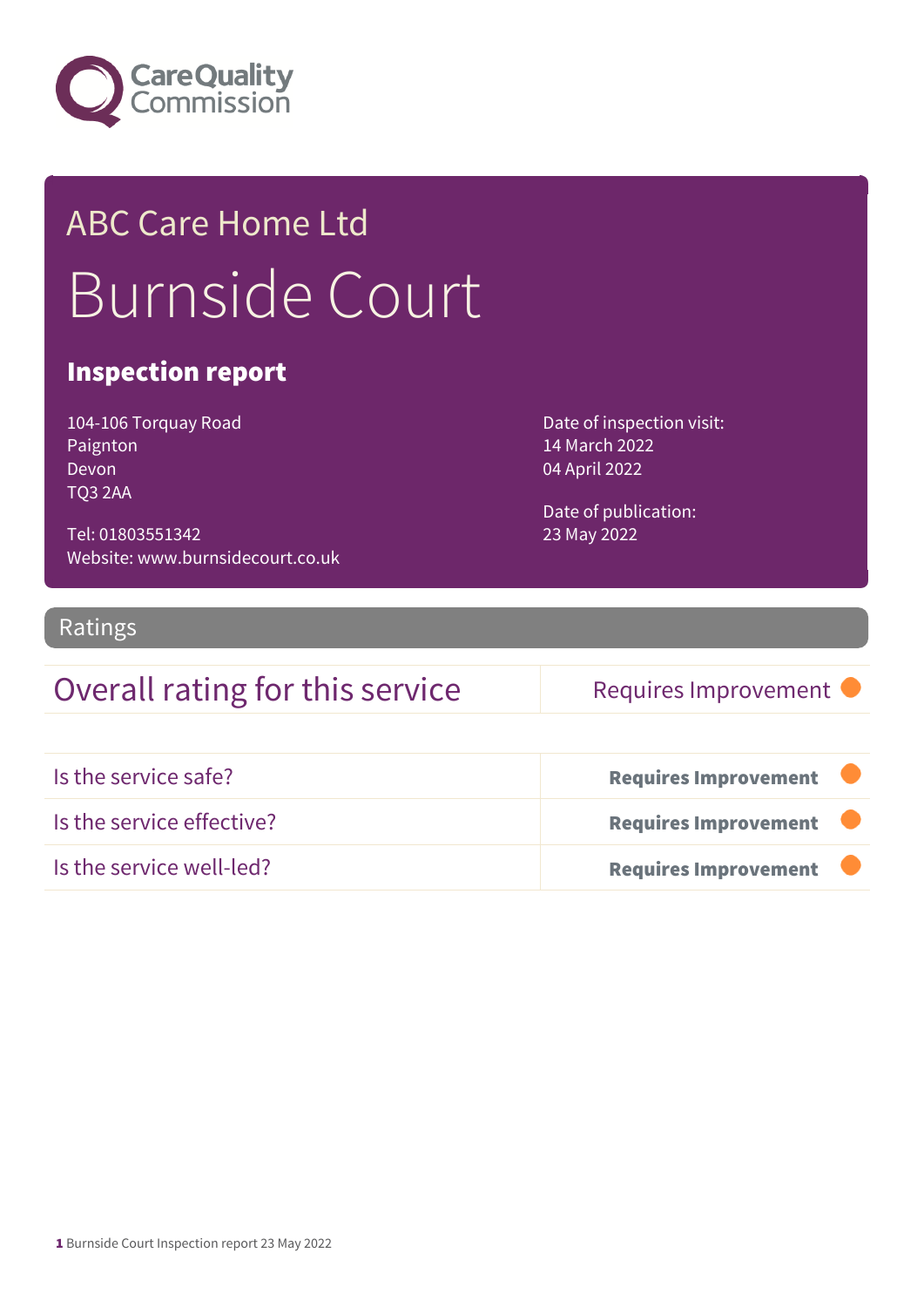### Summary of findings

#### Overall summary

#### About the service

Burnside Court is a 'care home' that provides care and support for a maximum of 26 older people, some of whom may be living with a dementia and/or physical frailty. At the time of the inspection 24 people were living at the service.

People's experience of using this service and what we found

Although people who were able to share their views with us told us they were happy living at Burnside Court, and relatives we spoke with did not raise any concerns about the quality of care provided.

We found the service was not always operating in accordance with the regulations and best practice guidance. This meant people were at risk of not receiving care and support that promoted their wellbeing and protected them from harm.

Key pieces of information relating to people's care and support needs were not always being recorded or followed up.

People were not always protected from the risk of avoidable harm. We found where some risks had been identified, enough action had not always been taken to mitigate those risks and keep people safe.

People were not always protected from the risk and spread of infection.

People were not always protected by safe recruitment procedures.

People were not supported to have maximum choice and control of their lives and staff were not supporting people in the least restrictive way possible and in their best interests.

Systems and processes to monitor the service were not undertaken robustly. This meant they were not always effective; did not drive improvement; did not identify the issues we found at this inspection and could not be relied upon as a source to measure quality and risk.

For more details, please see the full report which is on the CQC website at www.cqc.org.uk

#### Rating at last inspection and update

The last rating for this service was requires improvement (published 27th March 2020). Following that inspection, the provider was asked to complete an action plan to show what they would do and by when to improve. This was not received by the Commission .

At this inspection we found not enough improvement had been made and the provider remained in breach of regulations. This service has been rated requires improvement for the last three consecutive inspections.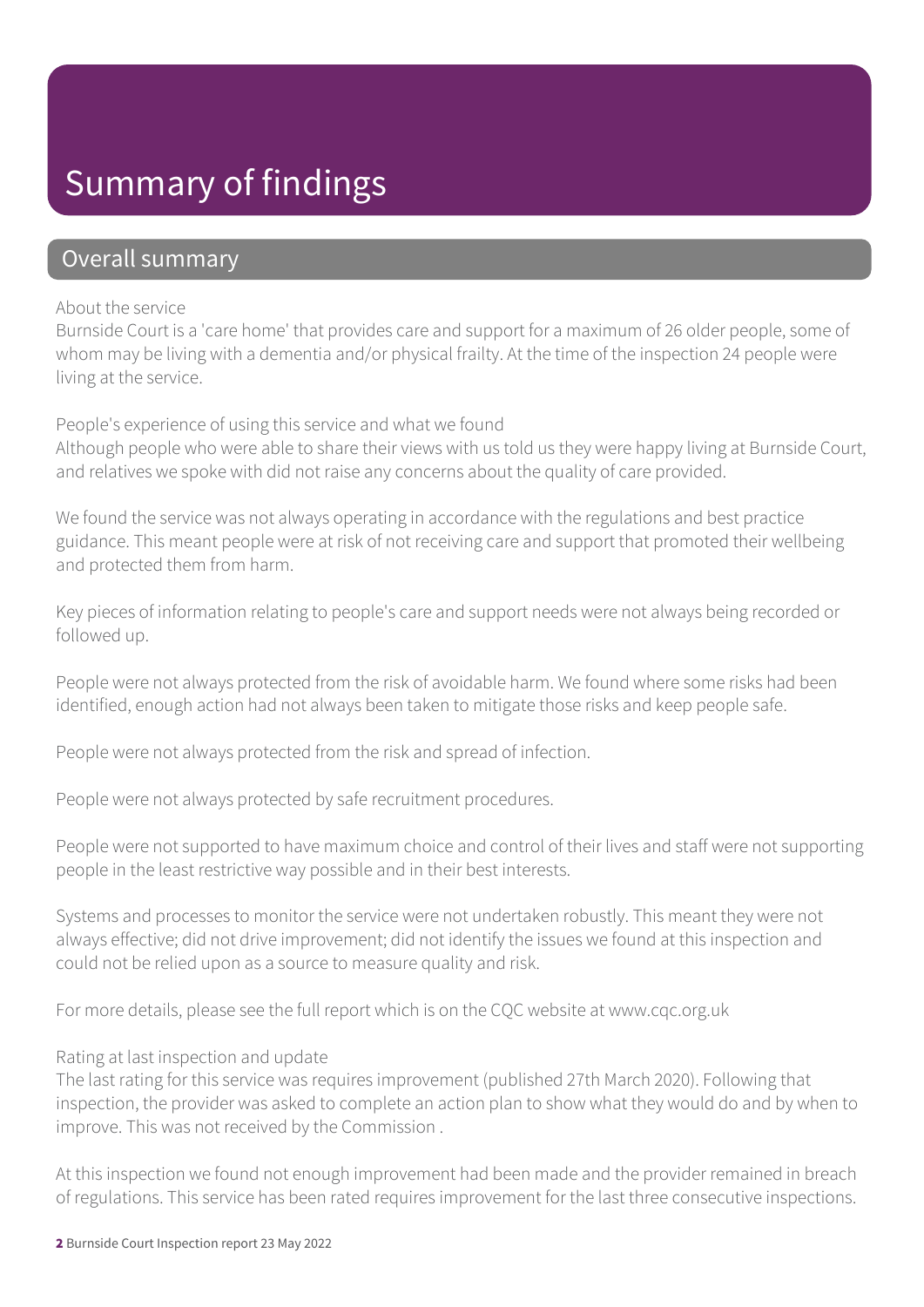#### Why we inspected

This inspection was part prompted by a review of the information we held about this service. We undertook this focused inspection to check they had followed their action plan and to confirm they now met legal requirements. This report only covers our findings in relation to the Key Questions of Safe, Effective and Well-led which contain those requirements.

We looked at infection prevention and control measures under the Safe key question. We look at this in all care home inspections even if no concerns or risks have been identified. This is to provide assurance that the service can respond to COVID-19 and other infection outbreaks effectively.

For those key questions not inspected, we used the ratings awarded at the last inspection to calculate the overall rating. The overall rating for the service remains requires improvement based on the findings of this inspection.

You can read the report from our last comprehensive inspection, by selecting the 'all reports' link for Burnside Court on our website at www.cqc.org.uk.

#### Enforcement and Recommendations

We are mindful of the impact of the COVID-19 pandemic on our regulatory function. This meant we took account of the exceptional circumstances arising as a result of the COVID-19 pandemic when considering what enforcement action was necessary and proportionate to keep people safe as a result of this inspection. We will continue to monitor the service and will take further action if needed.

We have identified breaches in relation to safe care and treatment, infection prevention and control, need for consent, recruitment and governance at this inspection. We have also made recommendations in relation to management of people's medicines and staff induction processes. Please see the actions we have told the provider to take at the end of this report.

Full information about CQC's regulatory response to the more serious concerns found during inspections is added to reports after any representations and appeals have been concluded.

#### Follow up

We will meet with the provider following this report being published to discuss how they will make changes to ensure they improve their rating to at least good. We will work with the local authority to monitor progress. We will continue to monitor information we receive about the service, which will help inform when we next inspect.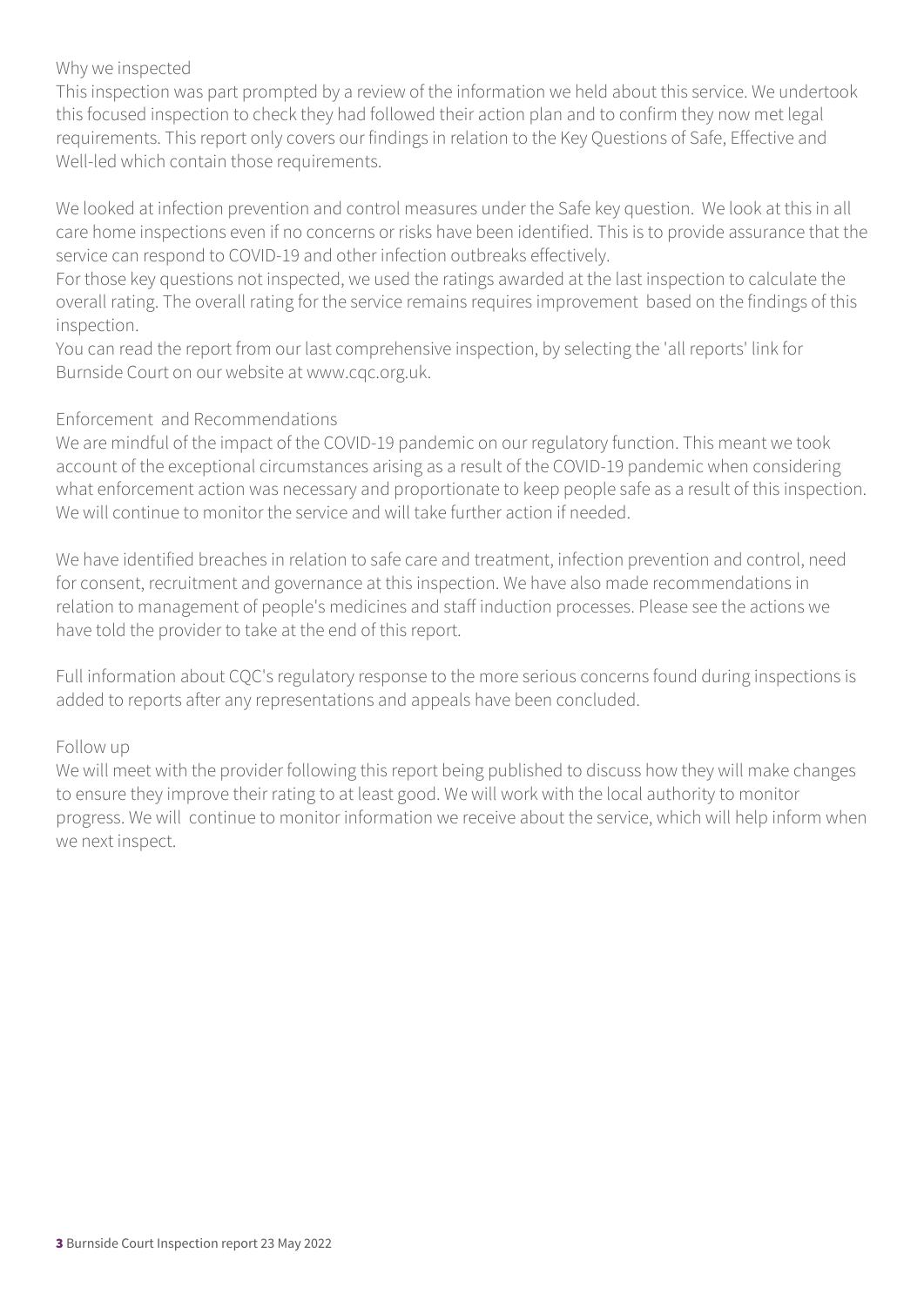### The five questions we ask about services and what we found

We always ask the following five questions of services.

| Is the service safe?                         | <b>Requires Improvement</b> |
|----------------------------------------------|-----------------------------|
| The service was not always safe.             |                             |
| Details are in our safe findings below.      |                             |
| Is the service effective?                    | <b>Requires Improvement</b> |
| The service was not always effective.        |                             |
| Details are in our effective findings below. |                             |
| Is the service well-led?                     | <b>Requires Improvement</b> |
| The service was not always well-led.         |                             |
| Details are in our well-Led findings below.  |                             |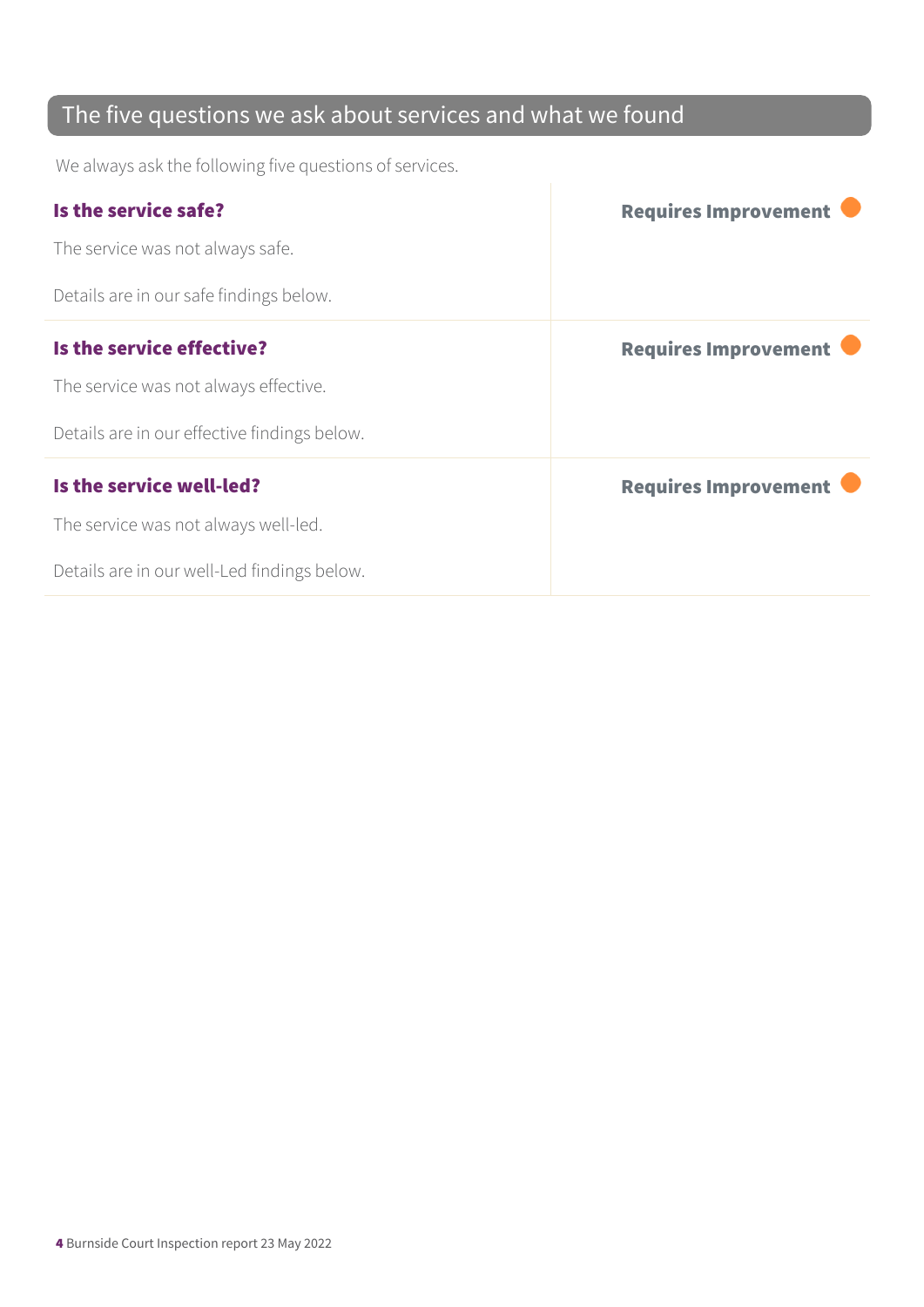

# Burnside Court

#### Detailed findings

### Background to this inspection

#### The inspection

We carried out this inspection under Section 60 of the Health and Social Care Act 2008 (the Act) as part of our regulatory functions. We checked whether the provider was meeting the legal requirements and regulations associated with the Act. We looked at the overall quality of the service and provided a rating for the service under the Health and Social Care Act 2008.

As part of this inspection we looked at the infection control and prevention measures in place. This was conducted so we can understand the preparedness of the service in preventing or managing an infection outbreak, and to identify good practice we can share with other services.

#### Inspection team

The inspection team was made up of one inspector and an Expert by Experience who had consent to phone and gain feedback on the care provided by the service from people's relatives. An Expert by Experience is a person who has personal experience of using or caring for someone who uses this type of care service.

#### Service and service type

Burnside Court is a 'care home'. People in care homes receive accommodation and nursing and/or personal care as a single package under one contractual agreement dependent on their registration with us. CQC regulates both the premises and the care provided, and both were looked at during this inspection.

The service had a manager registered with the Care Quality Commission. This means that they and the provider are legally responsible for how the service is run and for the quality and safety of the care provided.

Notice of inspection

The first day of the inspection was unannounced.

#### What we did before the inspection

Before the inspection we reviewed information we held about the service, including notifications we had received. Notifications are changes, events or incidents the provider is legally required to tell us about within required timescales. We also used information gathered as part of monitoring activity that took place on 11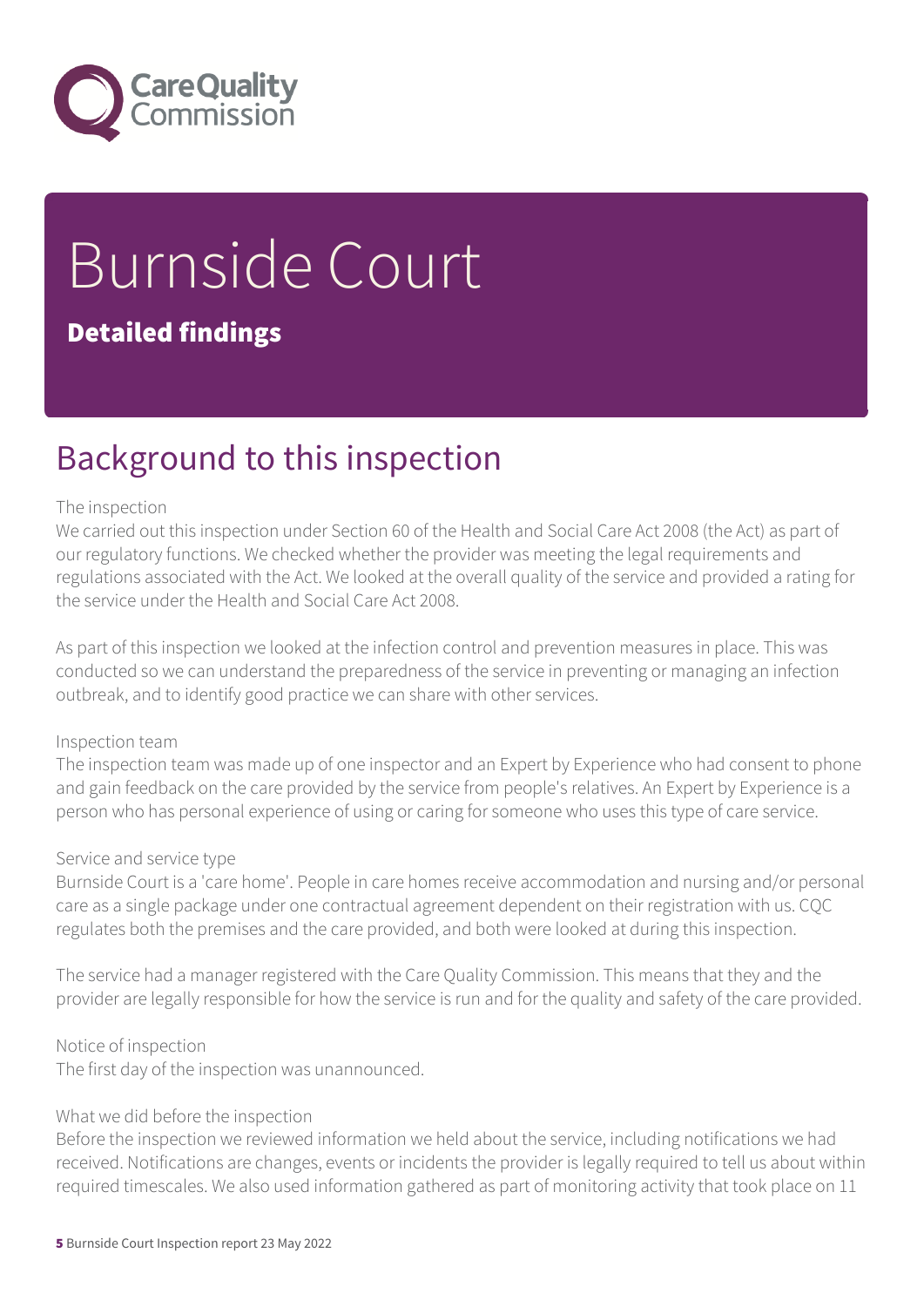February 2022 to help plan the inspection and inform our judgements.

We sought feedback from the local authority and used the information the provider sent us in the provider information return (PIR). This is information providers are required to send us annually with key information about their service, what they do well, and improvements they plan to make.

We used this information to plan the inspection and took this into account when we inspected the service and made the judgements in this report.

#### During the inspection

We spent time with and spoke with six people living at the service, 12 relatives, five staff members and the registered manager. Some people living at the service were unable to talk with us. We used the principles of the Short Observational Framework for Inspection (SOFI). SOFI is a way of observing care to help us understand the experience of people who could not talk with us. To help us assess and understand how people's care needs were being met we reviewed four people's care records. We also reviewed a number of records relating to the running of the service. These included staff recruitment and training records, medicine records and records associated with the provider's quality assurance systems.

#### After the inspection

We continued to seek clarification from the provider to validate evidence found. We looked at care plans, training data and quality assurance records and spoke with a representative from Torbay Council.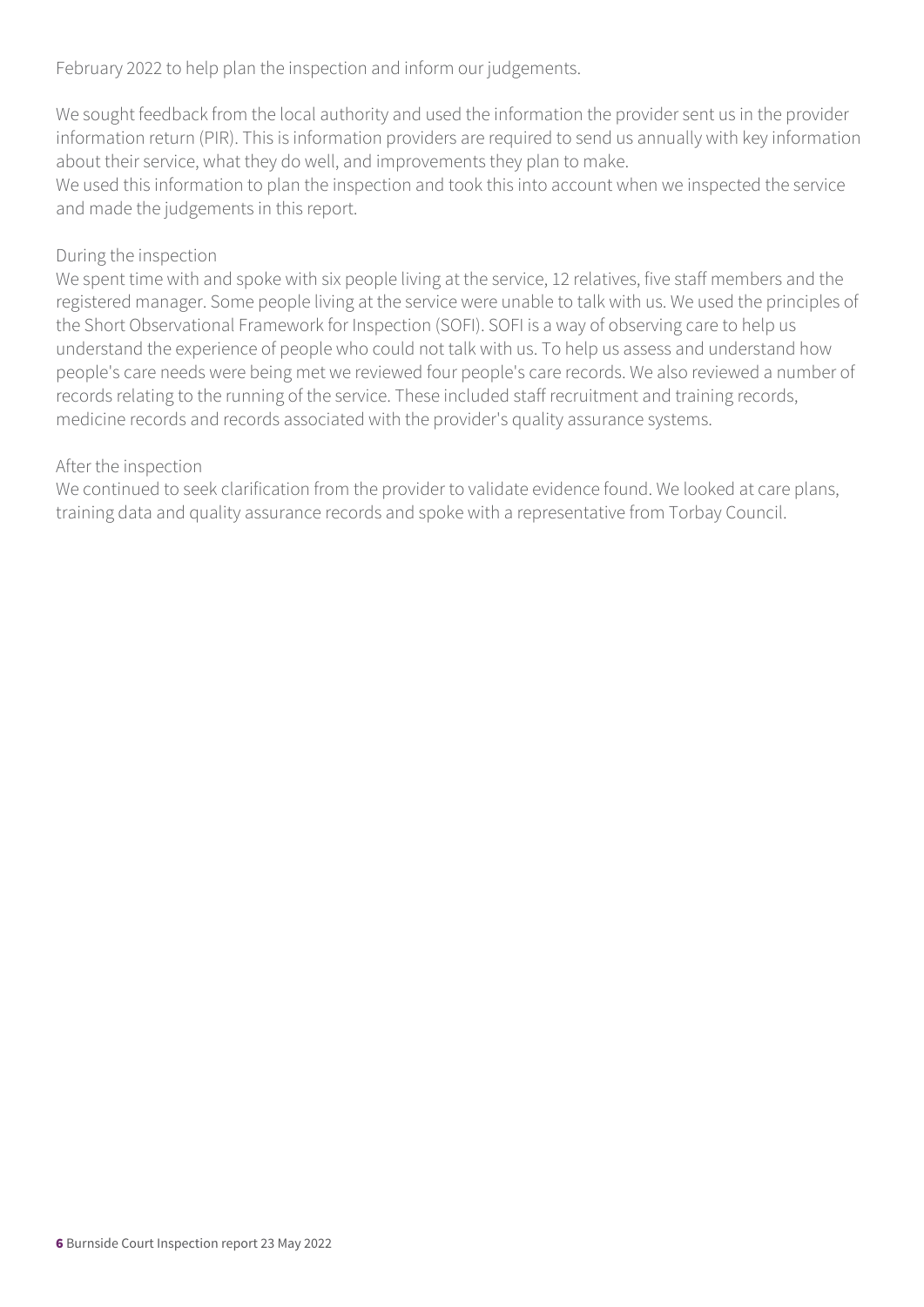### Is the service safe?

### Our findings

Safe – this means we looked for evidence that people were protected from abuse and avoidable harm.

At our last inspection we rated this key question good. At this inspection the rating has changed to requires improvement. This meant some aspects of the service were not always safe and there was limited assurance about safety. There was an increased risk that people could be harmed.

Assessing risk, safety monitoring and management

- People were not always protected from the risk of avoidable harm as risks to people's health, safety and well-being had not always been identified, effectively managed or mitigated.
- Some people had been assessed as needing pressure relieving equipment such as pressure mattresses and cushions to reduce skin damage. There was no guidance in people's care plans or risk assessments to instruct staff on what pressure mattresses should be set at and daily mattress checks were not being completed by staff regularly.
- We found three people's pressure mattresses were not set correctly for the person's weight which meant they could be at risk of unnecessary skin damage.
- One person had been identified at high risk of malnutrition following recent weight loss. Staff told us they monitored and recorded their food and fluid intake as part of their daily observations. However, we found this person's food and fluid intake was not always recorded in enough detail, monitored or analysed. There was no nutritional care plan and a referral had not been made to the person's GP or dietician. When we returned to the service for day two of the inspection, we found a referral had been made.
- People were not always protected from risks associated with their environment as routine environmental checks were not regularly taking place. For example, water temperature; window restriction and fire safety checks.
- Where some risks had been identified the registered manager could not demonstrate that action had been taken to mitigate those risks to keep people safe. For example, records showed water temperatures exceeding 43 degrees centigrade were being recorded but no action was taken. This meant people had been placed at an increased risk of avoidable harm (scalding).
- During a tour of the service we found two Velux windows on the fourth floor were not restricted, this placed people at an increased risk of falls from height. We brought this to the attention of the registered manager took immediate action to ensure people's safety.
- We reviewed the service's fire safety precautions. Fire safety records showed that fire safety checks had stopped being completed in November 2021. We discussed what we found with the registered manager who told us environmental and fire safety checks had stopped when the previous maintenance person had left the service. A new maintenance person had started at the service on the day of our inspection.
- Records showed accidents and incidents were being recorded. However, this information was not being analysed or reviewed. This meant the provider could not be assured that lessons had been learnt or enough action had been taken to keep people, staff and others safe from harm.
- The failure to effectively manage and mitigate risks placed people at an increased risk of harm. This is a breach of Regulation 12 of the Health and Social Care Act 2008 (Regulated Activities) Regulations 2014.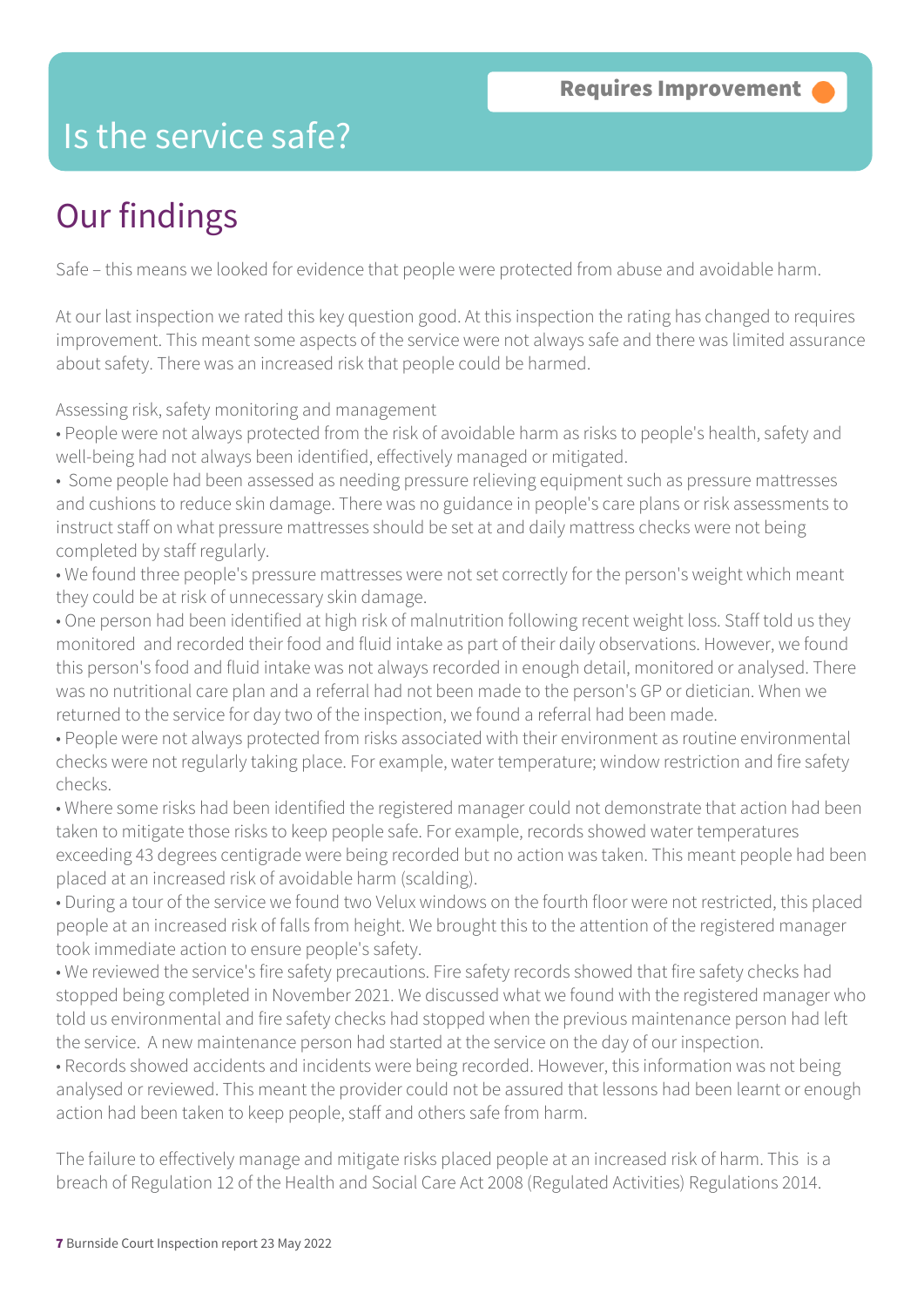Staffing and recruitment

• People were not always protected by safe recruitment procedures.

• We looked at the recruitment information for two staff members. Whilst some recruitment checks had been carried out, others had not. For example, records for both staff members did not contain a complete work history and the registered manager had failed to follow up on information contained within one person's previous employment reference.

• This meant the registered manager was unable to demonstrate they had followed a thorough recruitment process in accordance with Schedule 3 of the Health and Social Care Act 2008 (Regulated Activities) Regulations 2014.

The failure to establish and operate safe and effective recruitment procedures is a breach of Regulation 19 of the Health and Social Care Act 2008 (Regulated Activities) Regulations 2014.

• People were supported by a regular team of care staff who knew them and their needs well. One person said, "They're [ meaning care staff] all lovely and they look after me very well."

• Relatives told us people were well supported and staff assisted them in an unhurried manner and in the way they liked. One relative said, "There always seems to be enough staff and dad never seems to wait for his care. Staff seem to check on him regularly." Another said, "I would say so. We hear people's call bells when we visit, but not continual and never for very long. Staff seem to attend to people's needs promptly."

#### Using medicines safely

• Some people were prescribed medicines to be given when required. Protocols to help staff to decide when to give these medicines did not always contain enough information to ensure the medicines could be given safely and consistently.

• Staff signed medicines administration records (MARs) following medicines administration. For some medicines the time of administration or the gap between doses was important to make sure they were safe and effective. Staff did not always record the time of administration, so could not be sure of a safe gap between doses. For example, in relation to pain relief medicines.

• There were systems in place to audit medication practices. However, we found audits had not been completed since November 2021.

We recommend the provider seeks advice and support from a reputable source on ensuring that people's medicines are managed safely and in accordance with current best practice guidelines.

• People were given time and encouragement to take their medicines at their own pace and staff always sought people's consent.

- Medicines were stored securely with access restricted to authorised staff.
- Medicines were ordered and disposed of safely and securely.

• Staff were trained to support people to take their medicines safely and told us they had their competency regularly assessed.

#### Preventing and controlling infection

• We were not assured that staff were using PPE effectively and safely. For example, on the first day of the inspection we observed one member of staff remove their mask and place it in their pocket whilst on their break. They did not wash or sanitise their hands before putting the mask back on and returning into the property. Another member of staff removed their mask while speaking with us. Senior staff did not challenge this poor practice.

The failure to effectively manage risks relating to infection control and the transmission of COVID-19 is a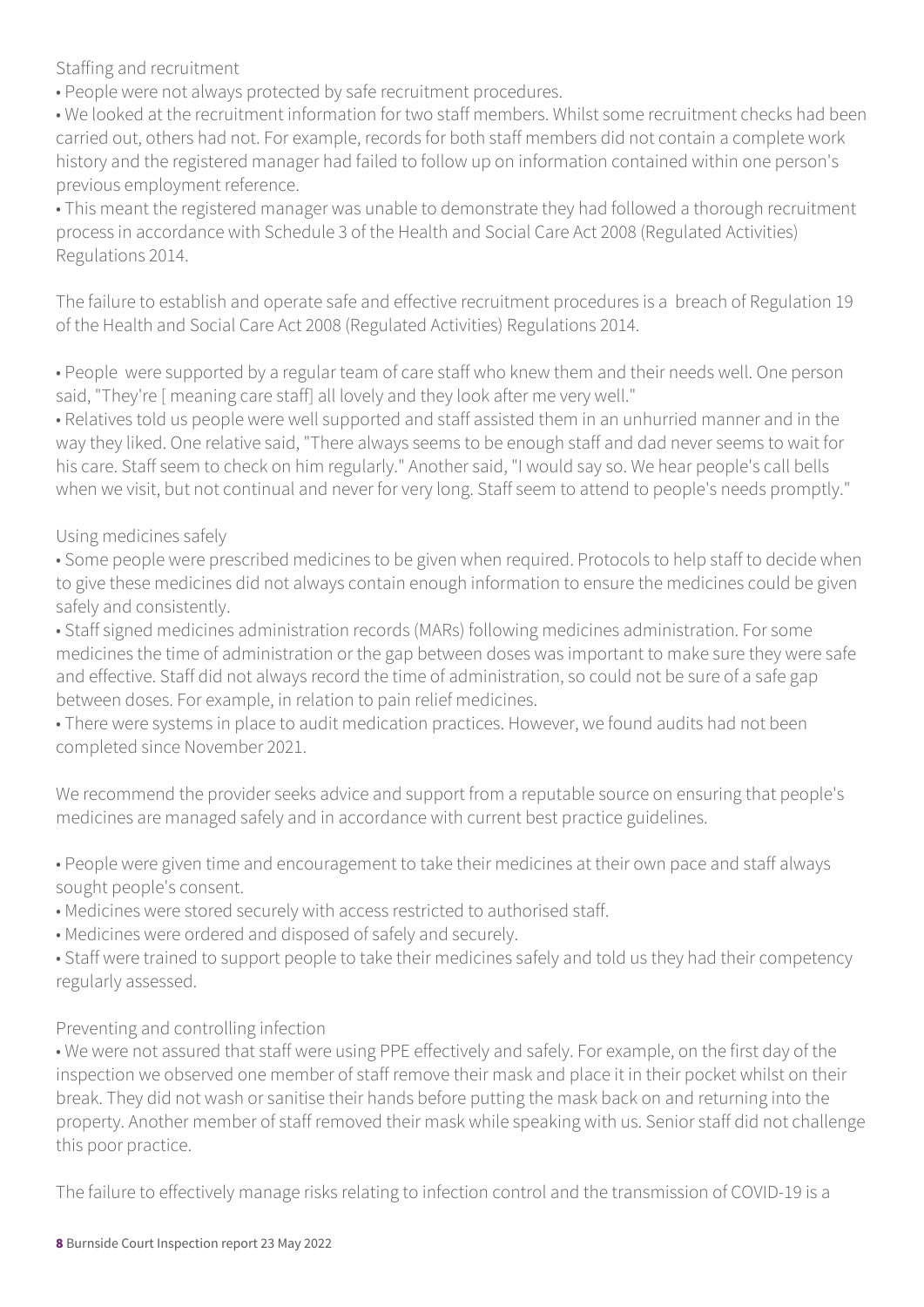breach of Regulation 12 of the Health and Social Care Act 2008 (Regulated Activities) Regulations 2014.

• We were assured that the provider was preventing visitors from catching and spreading infections.

• We were assured that the provider was meeting shielding and social distancing rules.

• We were assured that the provider was admitting people safely to the service.

• We were assured that the provider was accessing testing for people using the service and staff.

• We were assured that the provider was promoting safety through the layout and hygiene practices of the premises.

• We were assured that the provider was making sure infection outbreaks can be effectively prevented or managed.

We have also signposted the provider to resources to develop their approach.

Relatives we spoke with did not raise any concerns about the wearing of PPE or the cleanliness of the service. One relative said, "The service is always 'spotless' and everyone wears PPE".

The provider was facilitating visits for people living in the home in accordance with the current guidance. Relatives we spoke with told us they had been able to visit their relations regularly. One relative said, "They are fine about visiting. I book an appointment in advance, as they do not want too many people visiting on the same day." Another said, "I am aware of the visiting arrangements and these seem to work fine."

Systems and processes to safeguard people from the risk of abuse

• People who were able to share their views with us, told us they felt safe and were happy living at Burnside Court. One person said, "I do feel safe here, much safer than at home." Another said, "I'm happy here." Relative's comments included; "Very safe," "Without a doubt" and "I have no concerns, the staff are always attentive to [person's name] needs."

• The provider had clear policies and procedures in relation to safeguarding adults. Staff had received training in safeguarding adults and were able to tell us the correct action to take if they suspected people were at risk of abuse and/or avoidable harm. One staff member said, "I do not have any concerns about people's safety and if I did, I would report it to the registered manager." Another said, "I would tell the district nurse or ring the local authority."

Learning lessons when things go wrong

● Systems were in place but had not been completed robustly to demonstrate that accidents and incidents were being effectively monitored, reviewed or used as a learning opportunity. This meant that when things had or went wrong, the potential for re-occurrence was high because insufficient action had been taken to review, investigate or learn lessons. For example, in relation to the management of falls.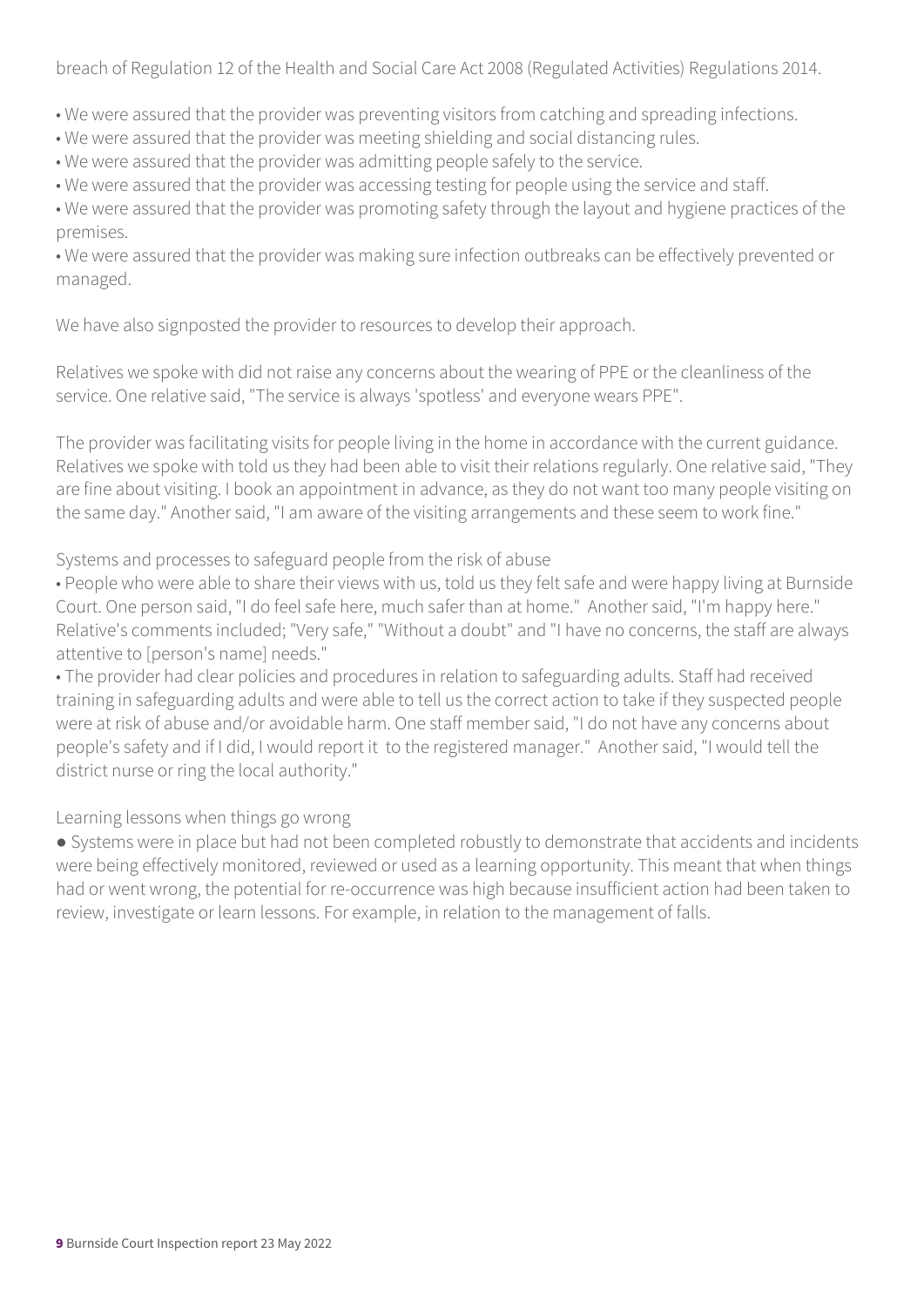### Is the service effective?

### Our findings

Effective – this means we looked for evidence that people's care, treatment and support achieved good outcomes and promoted a good quality of life, based on best available evidence.

At our last inspection we rated this key question requires improvement. At this inspection the rating for this key question has remained requires improvement. This meant the effectiveness of people's care, treatment and support did not always achieve good outcomes or was inconsistent.

At the previous inspection we found people were not always supported to have maximum choice and control of their lives as staff were not consistently applying the principles of the Mental Capacity Act 2005 (MCA). This was a breach of regulation 11 of the Health and Social Care Act 2008 (Regulated Activities) Regulations 2014. At this inspection, we found not enough improvement had been made and the provider was still in breach of regulation 11.

Ensuring consent to care and treatment in line with law and guidance

The Mental Capacity Act 2005 (MCA) provides a legal framework for making particular decisions on behalf of people who may lack the mental capacity to do so for themselves. The MCA requires that, as far as possible, people make their own decisions and are helped to do so when needed. When they lack mental capacity to take particular decisions, any made on their behalf must be in their best interests and as least restrictive as possible.

People can only be deprived of their liberty to receive care and treatment when this is in their best interests and legally authorised under the MCA. In care homes, and some hospitals, this is usually through MCA application procedures called the Deprivation of Liberty Safeguards (DoLS).

We checked whether the service was working within the principles of the MCA and whether any conditions on authorisations to deprive a person of their liberty had the appropriate legal authority and were being met.

- People were not always supported to have maximum choice and control of their lives.
- We reviewed a number of people's capacity assessments and best interest decisions and found the forms had been poorly completed. Some of the information recorded showed a lack of knowledge and understanding of the principles of the MCA.
- None of the MCA contained any information about how people were being supported to understand, retain, weigh up or communicate their decision.
- Information contained within one person's MCA suggested that conclusions had been reached before the assessment had been completed.
- An MCA had been undertaken on one person we were later told had capacity and were able to consent.
- One person's consent form indicated the person had signed and dated their record. appeared to have been signed and dated by the person. We checked this with staff who confirmed the person's relative had completed the document on their relative's behalf.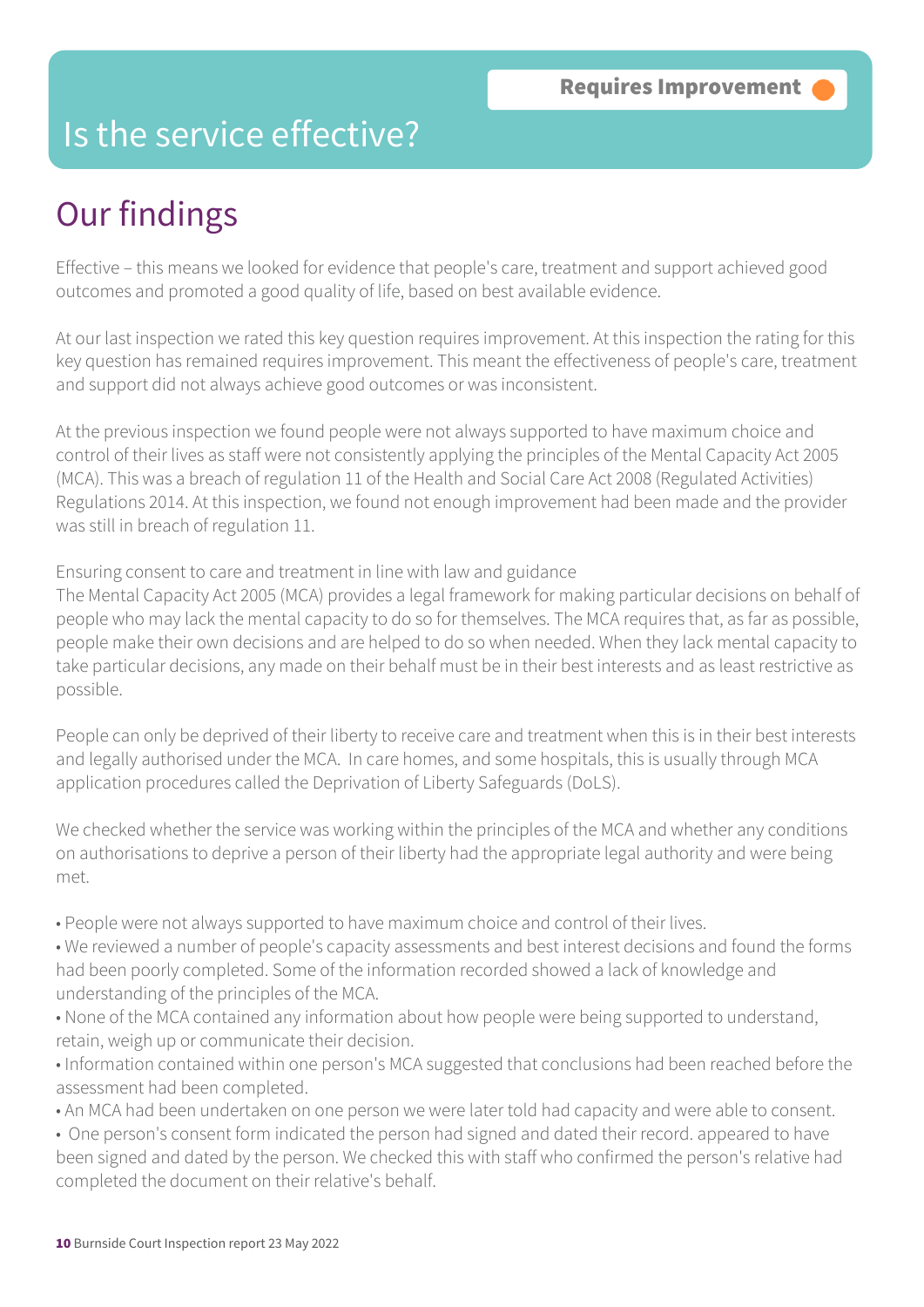• We found where some restrictions had been placed on people's liberty to keep them safe, staff did not recognise their actions as restrictive practice. For example, the use of bedrails. People's capacity to consent to these arrangements had not been assessed nor had staff followed a best interest process.

• We discussed what we found with the registered manager, who acknowledged there was still some learning that needed to take place and accepted that this was reflected in the quality and standard of documentation.

The failure to properly assess and record people's capacity and best interest decisions risked compromising people's rights. This was a continued breach of regulation 11 of the Health and Social Care Act 2008 (Regulated Activities) Regulations 2014.

Supporting people to eat and drink enough to maintain a balanced diet

• People's weights were regularly recorded and people were provided with fortified meals and snacks to increase their calorie intake. The chef was aware of people's likes/dislikes, special diets and nutritional requirements. However, we found where some people had been identified at high risk of or had recently lost weight. Care plans did not provide care staff with any guidance or detail any action they should take or that had been taken. For example, monitoring the persons food and fluid intake and/or liaising with other healthcare professionals.

• Records showed and staff confirmed that where people had been identified as high risk of malnutrition, staff were not consistently recording their food and fluid intake. This meant the registered manager was not able to assure themselves that people were having enough to eat and drink or provide accurate information to healthcare professionals.

• We discussed what we found with the registered manager who said the lack of recordings had been partly due to a new computerised care planning system which was not fully embedded. And accepted the current standard of record keeping was not good enough.

The failure to complete accurate records of the care and treatment provided is a breach of Regulation 17 of the Health and Social Care Act 2008 (Regulated Activities) Regulations 2014.

• People told us they liked the meals provided, they had plenty to eat and a good choice of food. One person said, "The food is really good, just the way I like it." Another said, "Very good, particularly the puddings." Relatives did not raise any concerns about the standard of food provided. One relative said, "Mum eats very well. She was very particular as she always did her own cooking, but she likes the food. They cater for her specific needs and always offer her diabetic sugar free puddings and snacks". "Another said, "Very happy with the food and there is plenty to drink as well, [ person's name] always has a fresh jug of water or squash in her room."

#### Staff support: induction, training, skills and experience

• People were supported by staff who had received training to help ensure they could meet people's needs safely and effectively. The services training matrix showed staff had received training in a variety of subjects such as, safeguarding, infection control, moving and handling, health and safety and medicines. Specialised training was also provided that reflected the needs of people living at the service such as, dementia training, diabetes and stroke awareness.

• Relatives we spoke with did not raise any concerns about staffs' skills. One relative said, "Mum has a specific need and they made sure, staff were trained up before she moved in."

- Staff felt supported and valued by the home's management team. Staff were given the opportunities for regular supervision of their work performance and ongoing competency checks.
- Group supervisions were also held to share knowledge and good practice or to address concerns.
- The registered manager told us that all staff completed an induction and did not work unsupervised until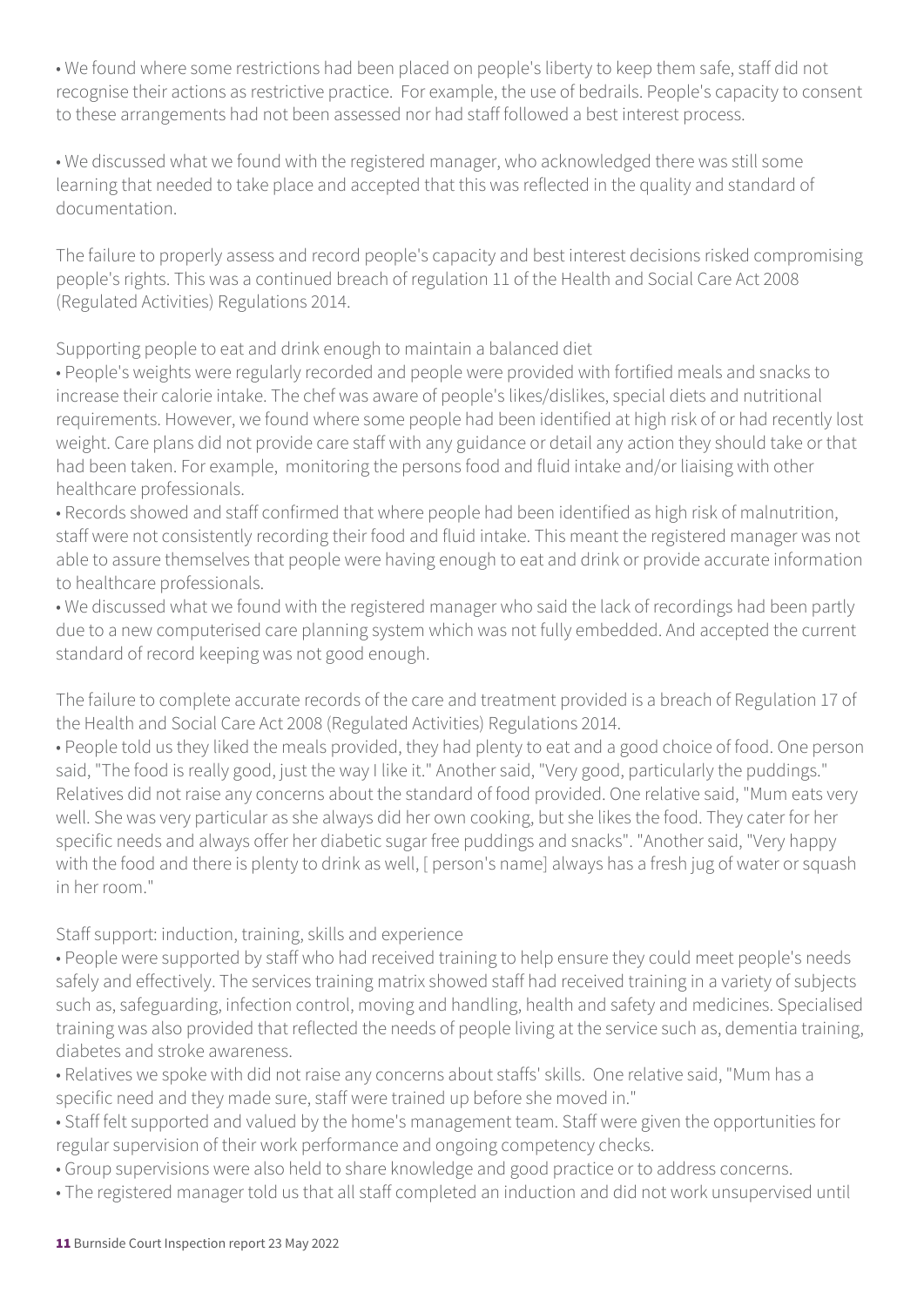they had been assessed as competent to do so. We reviewed two staff files and found induction paperwork had not been fully completed.

• We discussed what we found with the deputy and registered managers who told us this had been an oversight. Both were experienced care staff and explained due to the impact of the pandemic on staffing levels, they had not managed to fully complete their normal processes/records.

We recommend the registered manager reviews the systems in place to ensure that all staff have completed an induction specific to the service and the people they support.

Assessing people's needs and choices; delivering care in line with standards, guidance and the law; Supporting people to live healthier lives, access healthcare services and support; Staff working with other agencies to provide consistent, effective, timely care

• Assessments identified people's care needs and care plans mostly provided staff with guidance on how to meet these needs in line with best practice guidance and people's preferences.

• People and their relatives where appropriate, had been involved in the planning of their care. People told us their care and support was provided in a way they liked and their wishes were respected.

• Good communication between care staff meant people's needs were well known and understood within the team. Although some of this information was not fully documented.

• Records showed referrals were made to the GP and community nursing services and other healthcare professionals when required. However, we found one referral had not been made in a timely manner. People had opportunities to see a dentist and optician regularly or when needed.

Adapting service, design, decoration to meet people's needs

• Burnside Court is a large spacious building set over four floors with bathroom and toilet facilities. The service had been adapted to meet people's needs and was clean and decorated throughout.

• People were encouraged to decorate/ personalise their bedrooms with objects, photographs and individual furniture to make them feel more at home and reflect their personalities. Relatives we spoke with told us whilst the building was dated in places, they had always found it clean and homely. One relative said, "It's an old Victorian building which has recently had some new floors put down and painted, It's clean and bright with fresh flowers in the conservatory." Another said, "I don't think it's a user-friendly building, the corridors are narrow but its clean and tidy."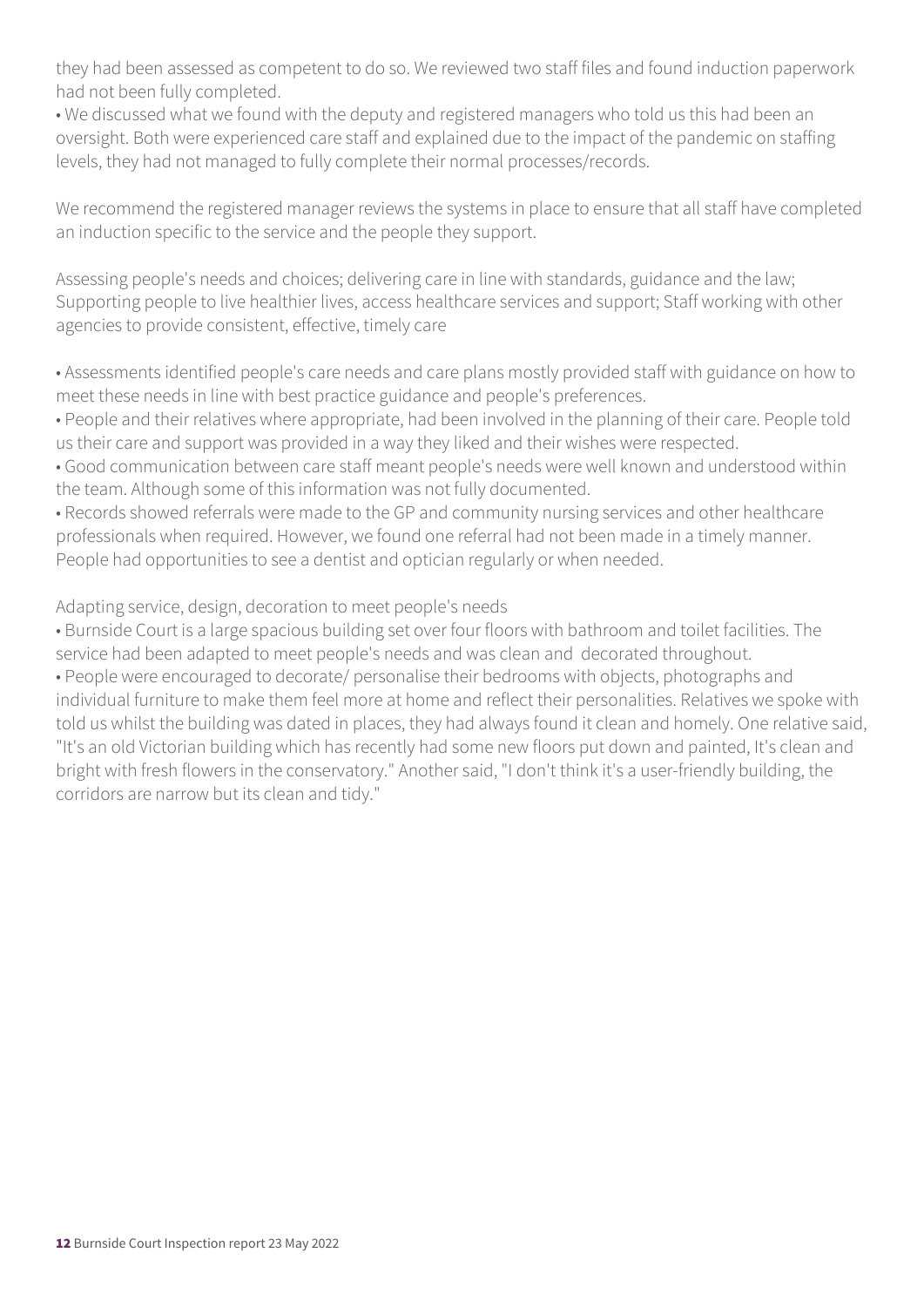### Is the service well-led?

### Our findings

Well-led – this means we looked for evidence that service leadership, management and governance assured high-quality, person-centred care; supported learning and innovation; and promoted an open, fair culture.

At our last inspection we rated this key question requires improvement. At this inspection the rating for this key question has remained requires improvement. This meant the service management and leadership was inconsistent. Leaders and the culture they created did not always support the delivery of high-quality, person-centred care.

At our last inspection we found the provider had failed to ensure systems were in place to demonstrate the service was being effectively managed. This was a continued breach of regulation 17 of the Health and Social Care Act 2008 (Regulated Activities) Regulations 2014. At this inspection we found not enough improvement had been made and the provider was still in breach of regulation 17.

Managers and staff being clear about their roles, and understanding quality performance, risks and regulatory requirements: Promoting a positive culture that is person-centred, open, inclusive and empowering, which achieves good outcomes for people: Continuous learning and improving care

• The registered provider and manager did not have sufficient oversight of the service to ensure people received care and support that promoted their well-being and protected them from harm.

• This was the third consecutive inspection where we found breaches of regulation and the service was rated 'requires improvement.'

• The oversight and governance of the service was inadequate in identifying the serious failings in relation to the safety of the service as detailed in the safe section of this report.

• Systems and processes to monitor the service were not being regularly undertaken. For example, medication, accident and incidents, health and safety, and environmental audits had not been undertaken for some time. This meant governance systems were not always effective, did not drive improvement and did not identify the issues we found at this inspection.

• Infection control audits were not taking place, this was particularly concerning due to the risks associated with the coronavirus pandemic.

• People were not protected from the risk of harm as they were living in an environment that may not be safe. Premises checks had not been completed, this meant risks to people's health and wellbeing were not being identified, assessed or mitigated. For example, fire safety checks had not been carried out for a number of months as the member of staff responsible for fire safety had left and this task had not been reassigned to another staff member.

• The provider had not ensured the staff understood the principles of the MCA. This lack of knowledge and understanding risked compromising people's rights.

• The lack of effective leadership at times did not promote and ensure a positive and person-centred culture within the service. For example, we found staff were using a communal hairbrush when they were not able to locate a person's own brush. When asked staff told us they wouldn't use this hairbrush on their own hair but did not recognise this as institutional practice or consider the impact this would have on people's sense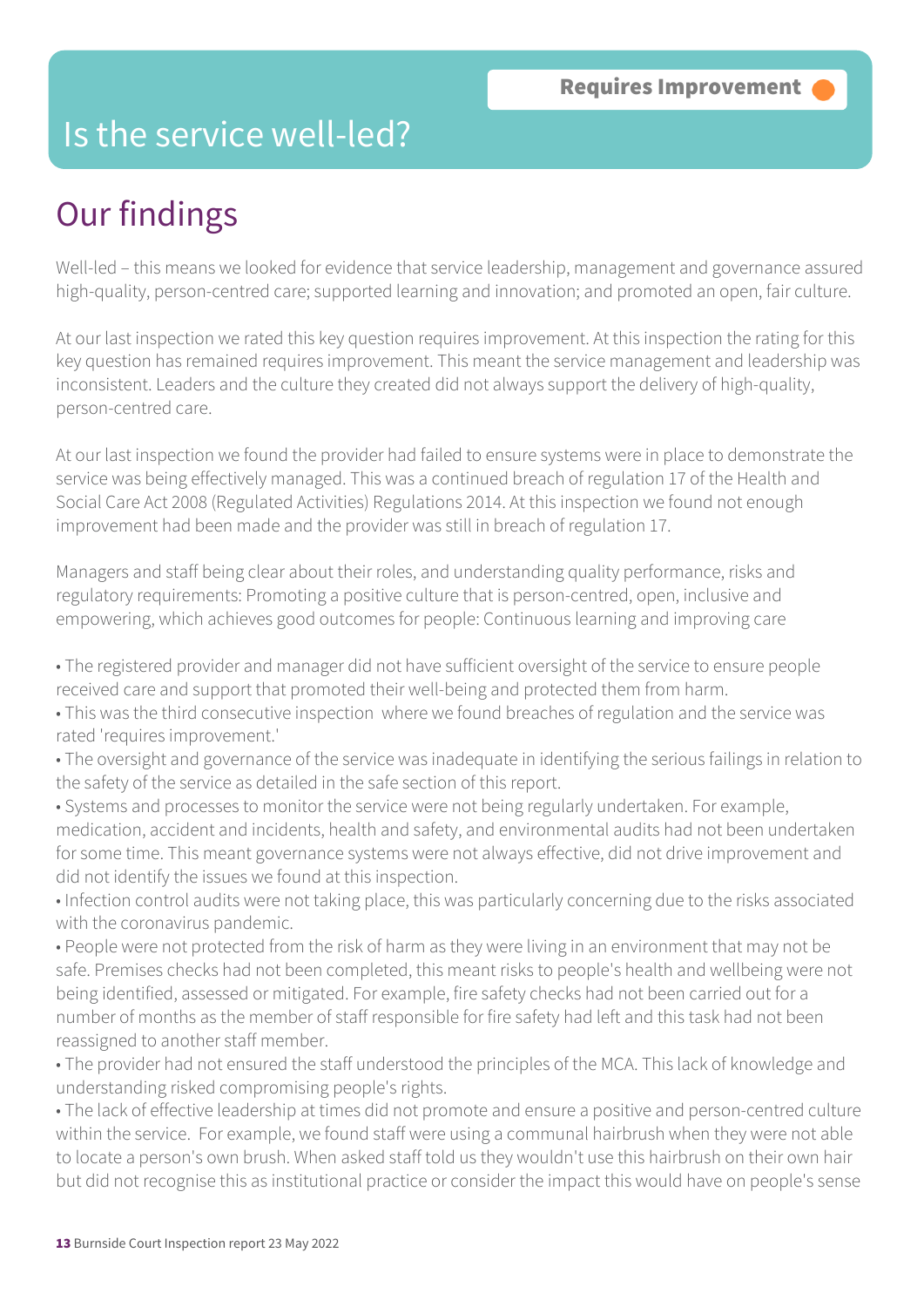of self-worth or self-esteem.

• Records were not always accurate and had not always been updated to reflect changes in people's needs. For example, care plans and risk assessments were not being regularly reviewed/updated and daily care monitoring records were not being consistently completed by staff.

• Following the previous inspection February 2020, the provider was asked to complete an action plan to show what they would do and by when to improve. This was not received by the Commission. This meant we were not able to see what actions the service had taken to achieve compliance .

Systems were either not in place or robust enough to demonstrate the service was being effectively managed and there was a clear lack of oversight. This potentially placed people at an increased risk of harm. This was a breach of regulation 17 of the Health and Social Care Act 2008 (Regulated Activities) Regulations 2014.

• The registered and deputy managers had been open and transparent throughout the inspection process and spoke passionately about the people they supported and their commitment to getting it right. They recognised that governance arrangements had slipped, and the service was not where it needed to be. The registered manager told us that the impact of COVID 19 on staffing had significantly impacted on their ability to keep up to date with general paperwork and governance systems as they were providing care and support.

• Feedback from people and their relatives showed they were very happy with the care provided by staff and they had confidence in the leadership and management of the service. Comments included; "Mum likes it there she has improved tenfold", "I can be very open with the staff and manager. If I ask for something it gets dealt with," "All the staff go above and beyond," [Registered managers name] is brilliant, it's very clear that she cares about the people she looks after I would trust her with my life. Nothing is too much trouble" and "Very well run, they have always kept us informed. We are thrilled, it's a lovely safe home and mum tells us she is very happy there."

How the provider understands and acts on the duty of candour, which is their legal responsibility to be open and honest with people when something goes wrong

• The registered manager was aware of their responsibilities in relation to duty of candour, that is, their duty to be honest and open about any accident or incident that had caused or placed a person at risk of harm.

Engaging and involving people using the service, the public and staff, fully considering their equality characteristics; Working in partnership with others

- The registered manager told us they were very proud of the team and the care they had given over the last two years through some very challenging and difficult times.
- Records showed people, relatives and staff were invited to share their views about the home at residents' meetings and through the use of questionnaires.
- Relatives said they were listened to and their feedback was welcomed.
- Staff told us they felt listened to, were supported by the registered manager, and had an input into the running of the home.

• The registered manager and staff had good working relationships with partner agencies. This included working with commissioners, safeguarding teams and other health and social care professionals. For example, an Occupational Therapist from Torbay Quality Assurance and Improvement Team had been working with the service updating people's moving and handing plans. And a nurse from Torbay Care Home Visiting Service was in the process of supporting staff in updating people's Treatment Escalations Plans (TEP). However, we found the service had been slow to make referrals or seek support when some people's care and health needs changed as documented within the safe section of this report.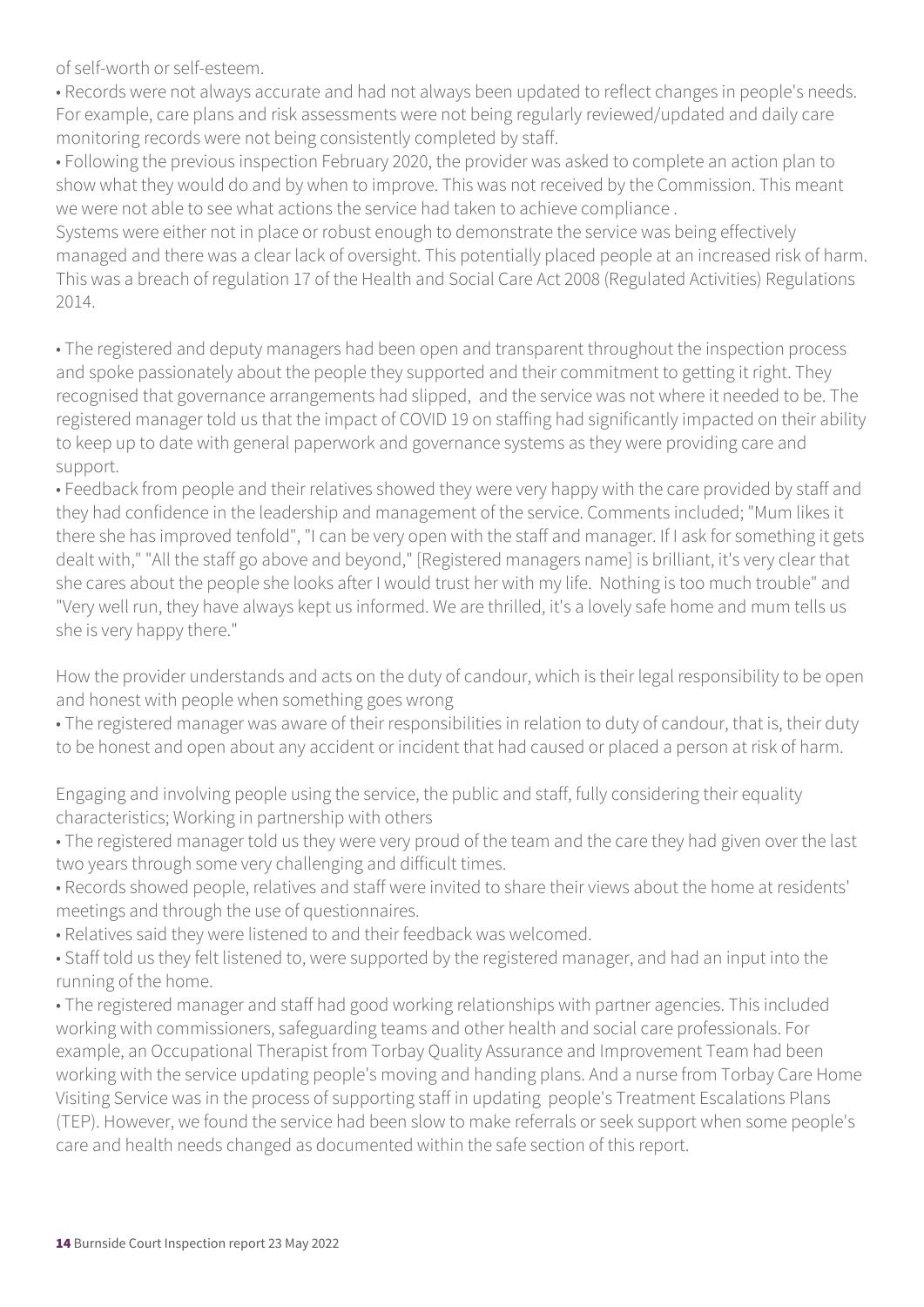### Action we have told the provider to take

The table below shows where regulations were not being met and we have asked the provider to send us a report that says what action they are going to take.We will check that this action is taken by the provider.

| <b>Regulated activity</b>                                         | Regulation                                                                                                                                                                                                                                                                                                       |
|-------------------------------------------------------------------|------------------------------------------------------------------------------------------------------------------------------------------------------------------------------------------------------------------------------------------------------------------------------------------------------------------|
| Accommodation for persons who require nursing or<br>personal care | Regulation 11 HSCA RA Regulations 2014 Need<br>for consent                                                                                                                                                                                                                                                       |
|                                                                   | The provider had not acted in accordance with<br>the principles of the Mental Capacity Act 2005.<br>Regulation 11 (1)                                                                                                                                                                                            |
| Regulated activity                                                | Regulation                                                                                                                                                                                                                                                                                                       |
| Accommodation for persons who require nursing or<br>personal care | Regulation 12 HSCA RA Regulations 2014 Safe<br>care and treatment                                                                                                                                                                                                                                                |
|                                                                   | People were exposed to the risk of harm as care<br>and treatment was not always provided in a<br>safe way.<br>Risks to people's health and safety had not<br>been identified or mitigated.<br>People were not always protected from the risk<br>and spread of infection.<br>Regulation $12(1)(2)(a)(b)(c)(d)(h)$ |
| Regulated activity                                                | Regulation                                                                                                                                                                                                                                                                                                       |
| Accommodation for persons who require nursing or<br>personal care | Regulation 19 HSCA RA Regulations 2014 Fit and<br>proper persons employed                                                                                                                                                                                                                                        |
|                                                                   | The provider had failed to ensure that<br>recruitment procedures were operated<br>effectively.                                                                                                                                                                                                                   |
|                                                                   | Regulation 19(1)(2)                                                                                                                                                                                                                                                                                              |